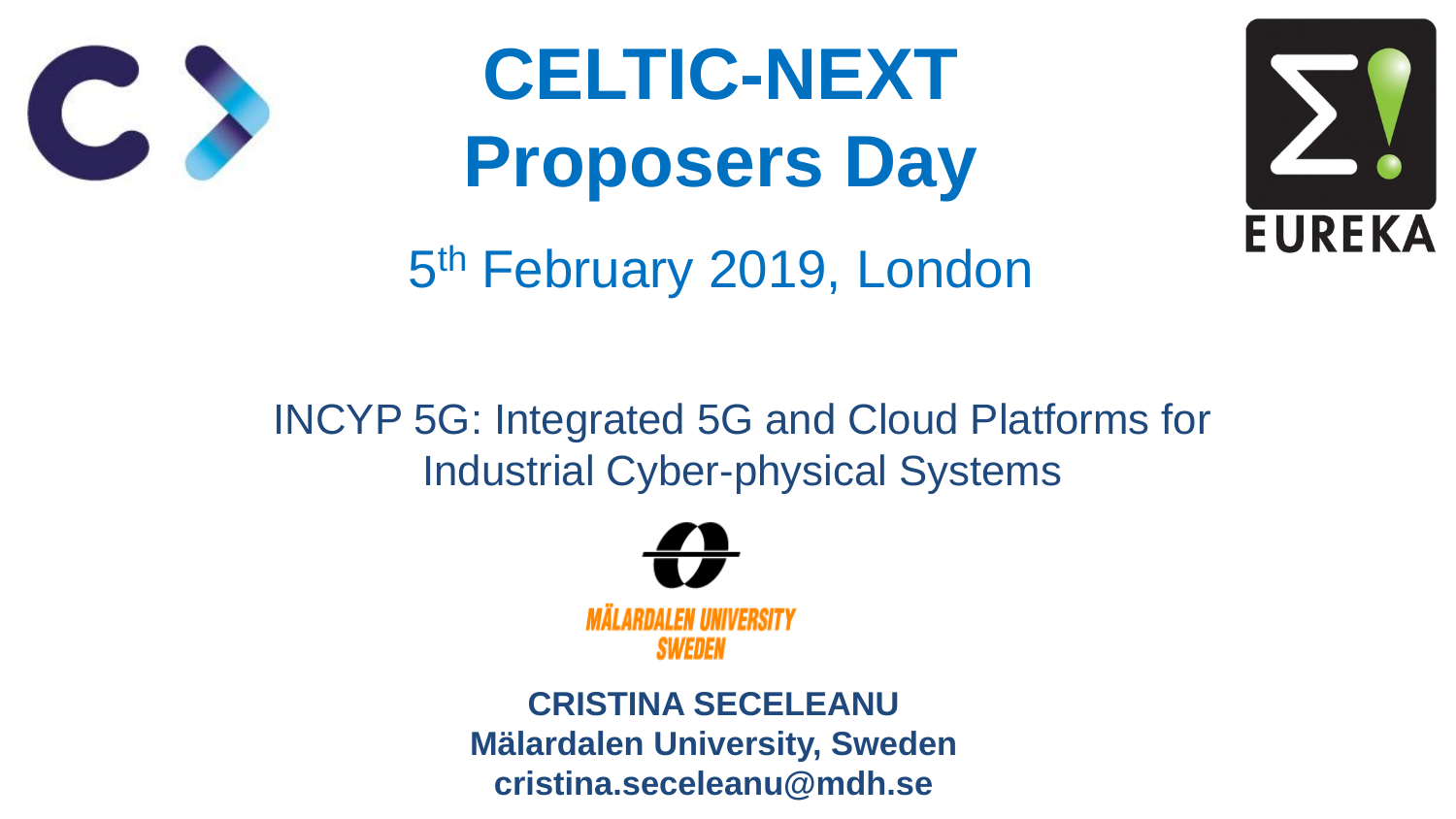### Teaser





- 5G + Cloud services + Industrial Cyber-Physical System (ICPS) infrastructure will promote
	-
	-
	- next generation of intelligent and autonomous systems • real-time connected device monitoring and control • increased quality, efficient production and sustainable industrial systems.
- Faster time-to-market, more flexible collaboration and data sharing for European cyber-physical system industry
- Contribute to accelerating new growth opportunities to both communications service providers and ICPS providers
- Create intelligent, connected ICPS Ecosystems and 5G Services



www.celticnext.eu **INCYP5G, Cristina Seceleanu, Mälardalen University, cristina.seceleanu@mdh.se**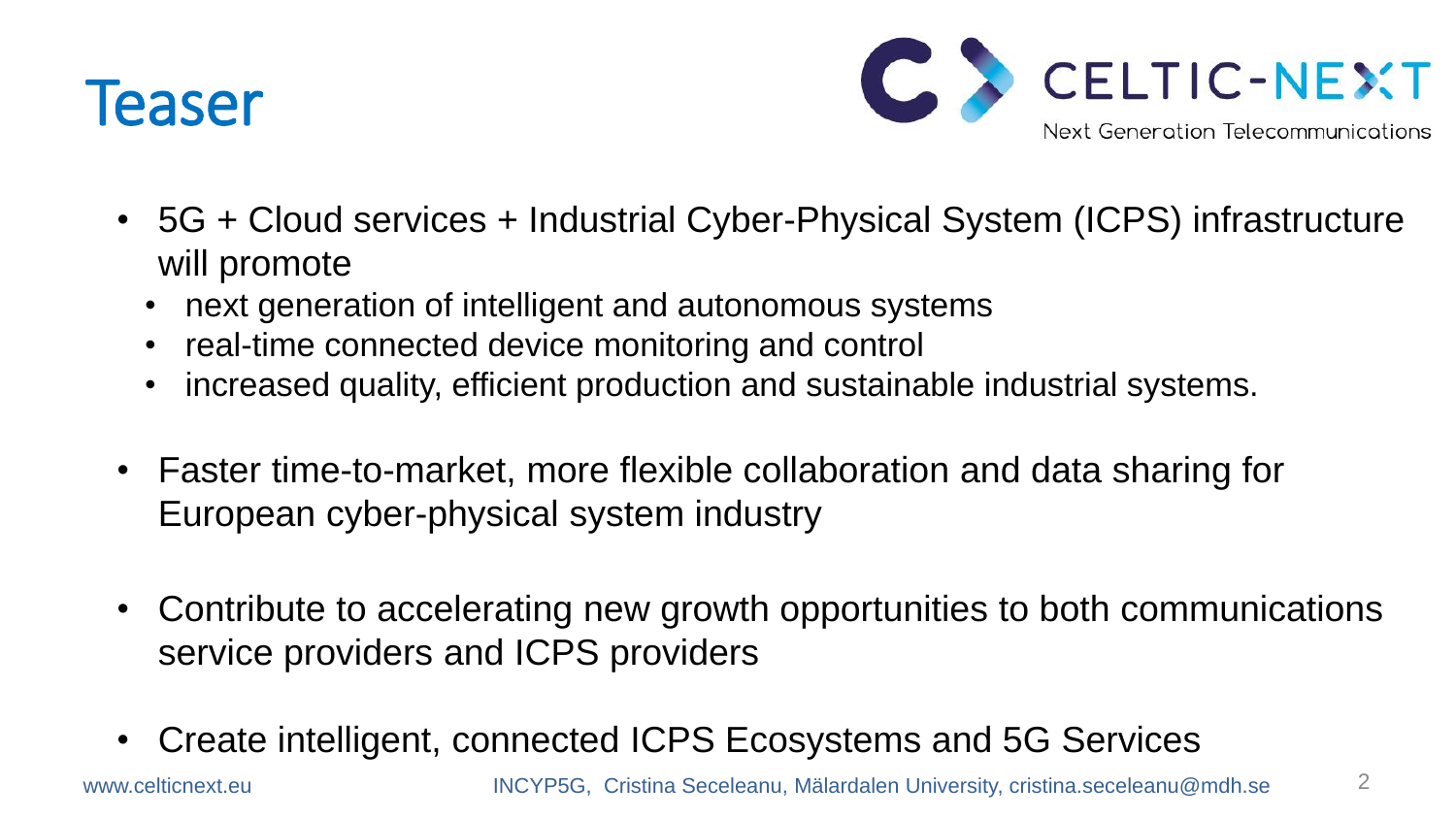## Organisation Profile

- **Mälardalen University (MDH)**
	- One hour from Stockholm
	- **14 000 students**
	- **900** employees
	- MDH has a long tradition and history of close cooperation with industry
		- Preferred research partner of ABB and Volvo
	- Embedded Systems research direction
		- Largest, 6 prioritized areas

www.celticnext.eu INCYP5G, Cristina Seceleanu, Mälardalen University, cristina.seceleanu@mdh.se 3







**BOMBARDIER** 



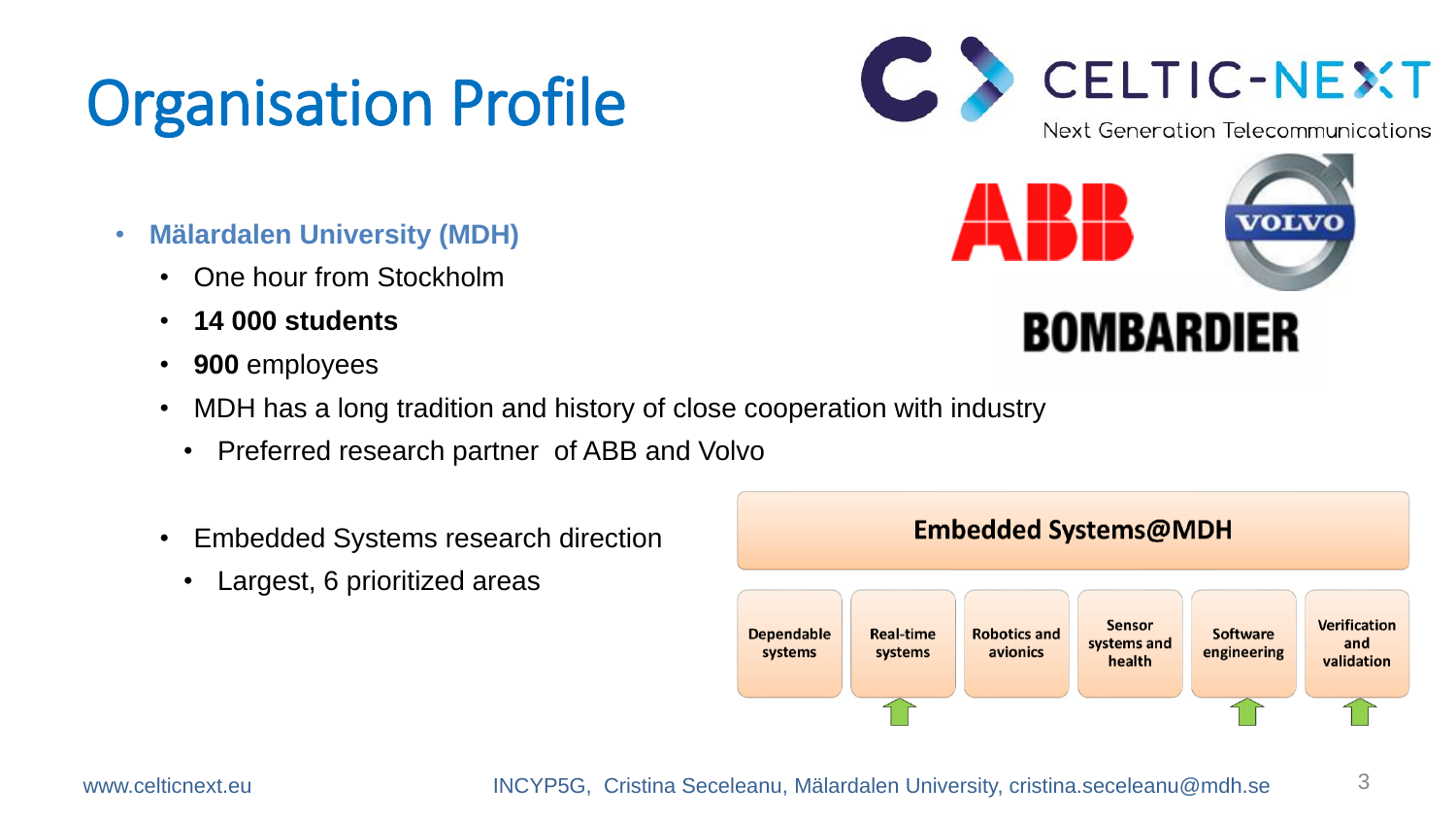## Proposal Introduction (1)



• Provide dependable cloud-based platforms for industrial cyber-physical systems by merging 5G's service-

• Need to scale, manage, secure, analyze complex data generated by digital services and content of ICPS Leverage service based architectures and dynamic network slices to meet specific application

- INCYP 5G Vision
	- based architecture, private and public cloud services and sensor-based devices
	- Enable complex partner ecosystems with shared cloud, network and commercial systems
- INCYP 5G Motivation
	-
	- Manage large nr. of devices that are connected and communicate with each other
	- requirements for reliability, timeliness, security etc.
- INCYP 5G content



- 
- 



• **5 technical WPs**: Use cases (WP2), Data, QoS and hazards (WP3), 5G-based Network Architecture and Platform Virtualization (WP4), Advanced 5G-enabled services (WP5), Integration, validation, demo (WP6) • **2 organizational WPs**: Project management (WP1), Dissemination & exploitation (WP7)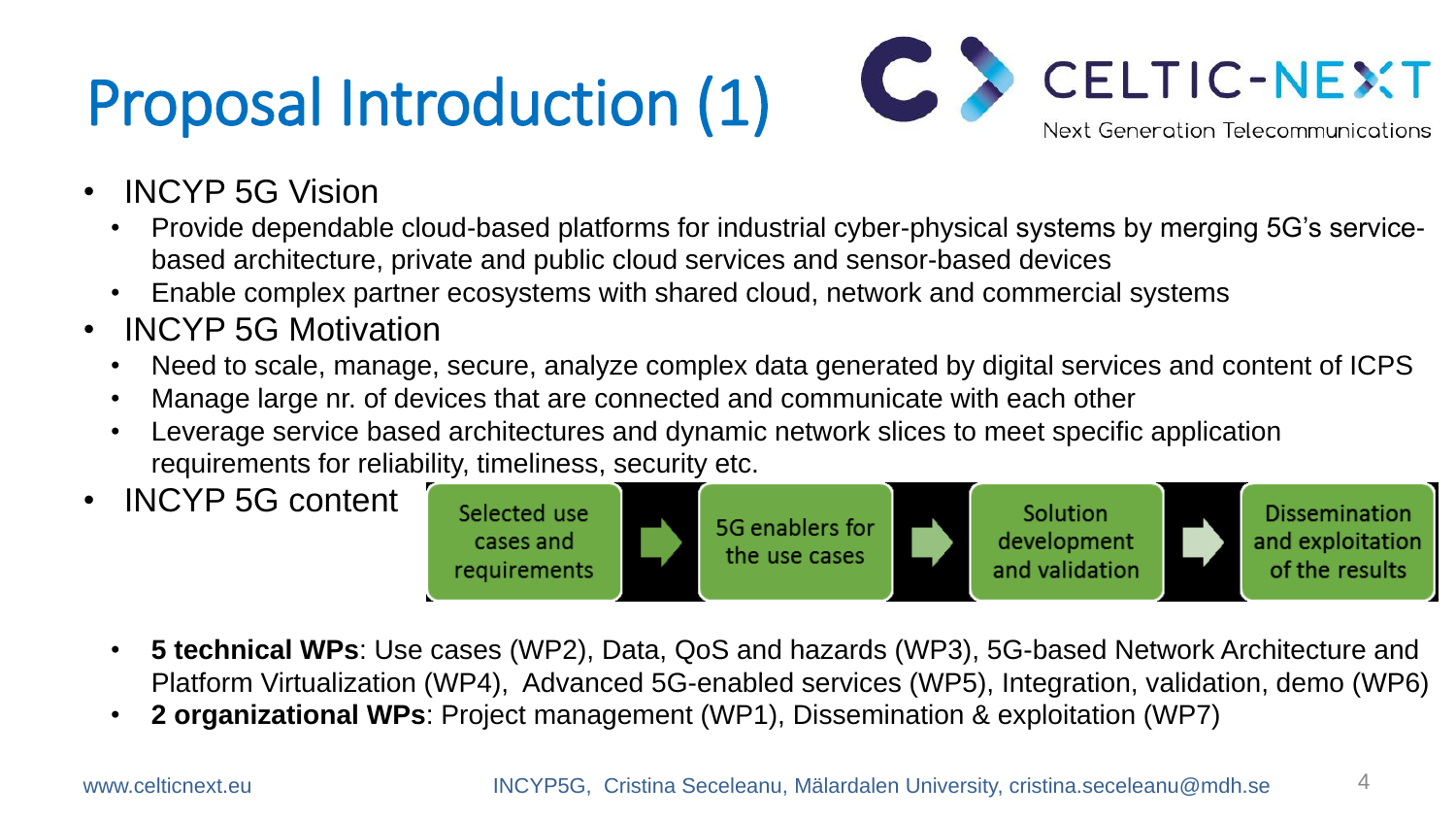## Proposal Introduction (2)

• consistency, security and interoperability of data, operation safety, and timing predictability of

• efficient decision-making algorithms for dynamic virtual machines placement and scheduling

- Expected outcome
	- models, methods and tools that facilitate a substantial increase of dependability:
		- using shared virtual resources
	- based on 5G network slicing
	- new 5G-enabled cloud services for ICPS
		-
		- create and evolve services from intelligent device data
- Impact
	- Substantial boost of dependability of cloud-based ICPS platforms based on 5G
	- Increased cross-industry collaboration and data sharing
	- Reliable, secure 5G-enabled ICPS cloud-based platforms
- **Schedule** 
	- Start: June 2020 End: May 2013



• based on artificial intelligence/machine learning algorithms to deliver personalized services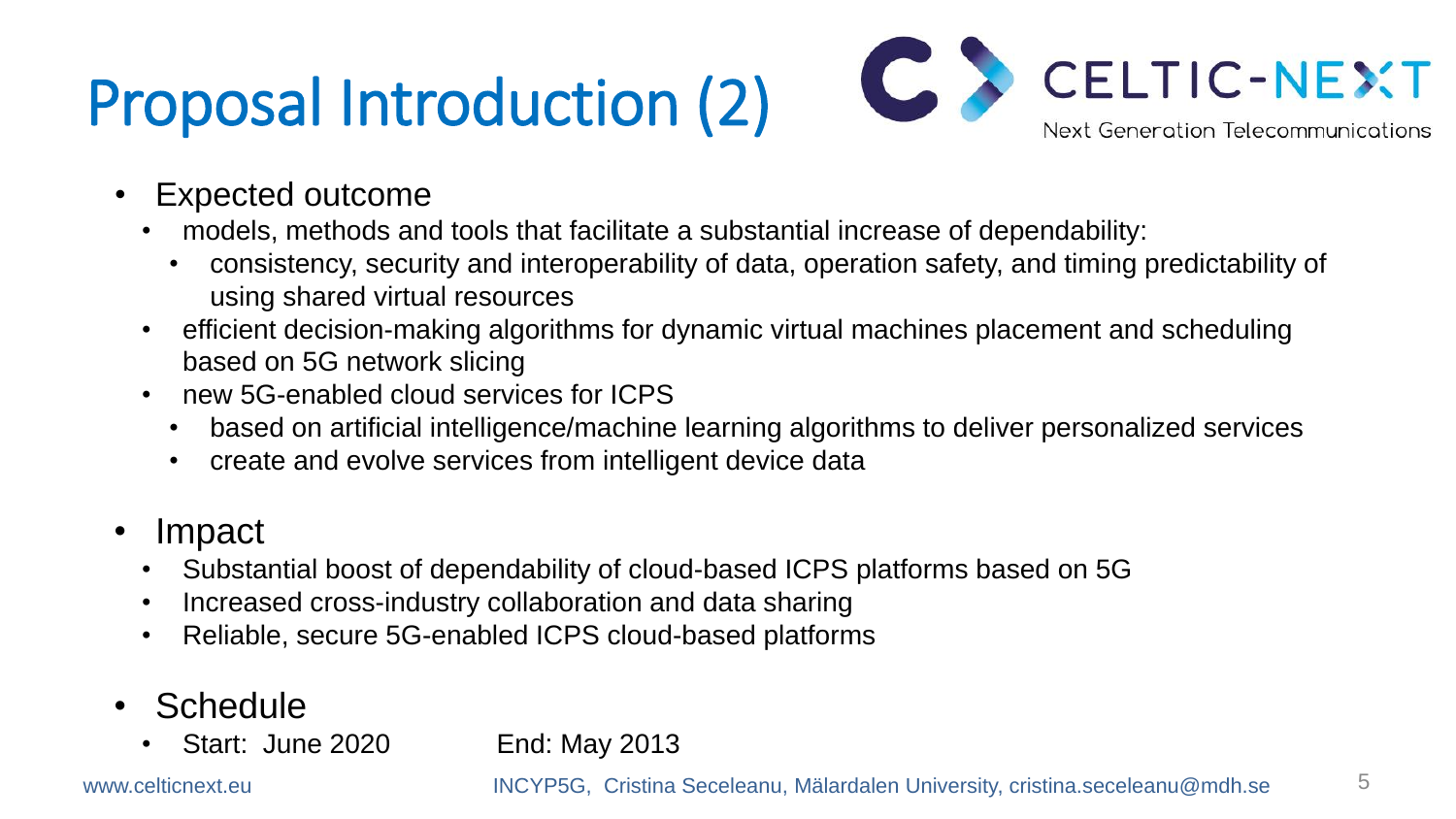## Partners



- Sweden
	- Mälardalen University
	- ABB
	- Ericsson
	- Volvo Group Truck Operations (Volvo GTO)
- International Academic partners with expertise in
	- Real-time systems
	- Artificial intelligence/Machine learning
	- Fog/Cloud Computing, Network traffic management
	- Heterogeneous network architecture
	- Verification and Validation : Formal methods and testing
- etc.



#### • Industrial partners – automotive, aviation, industrial automation, manufacturing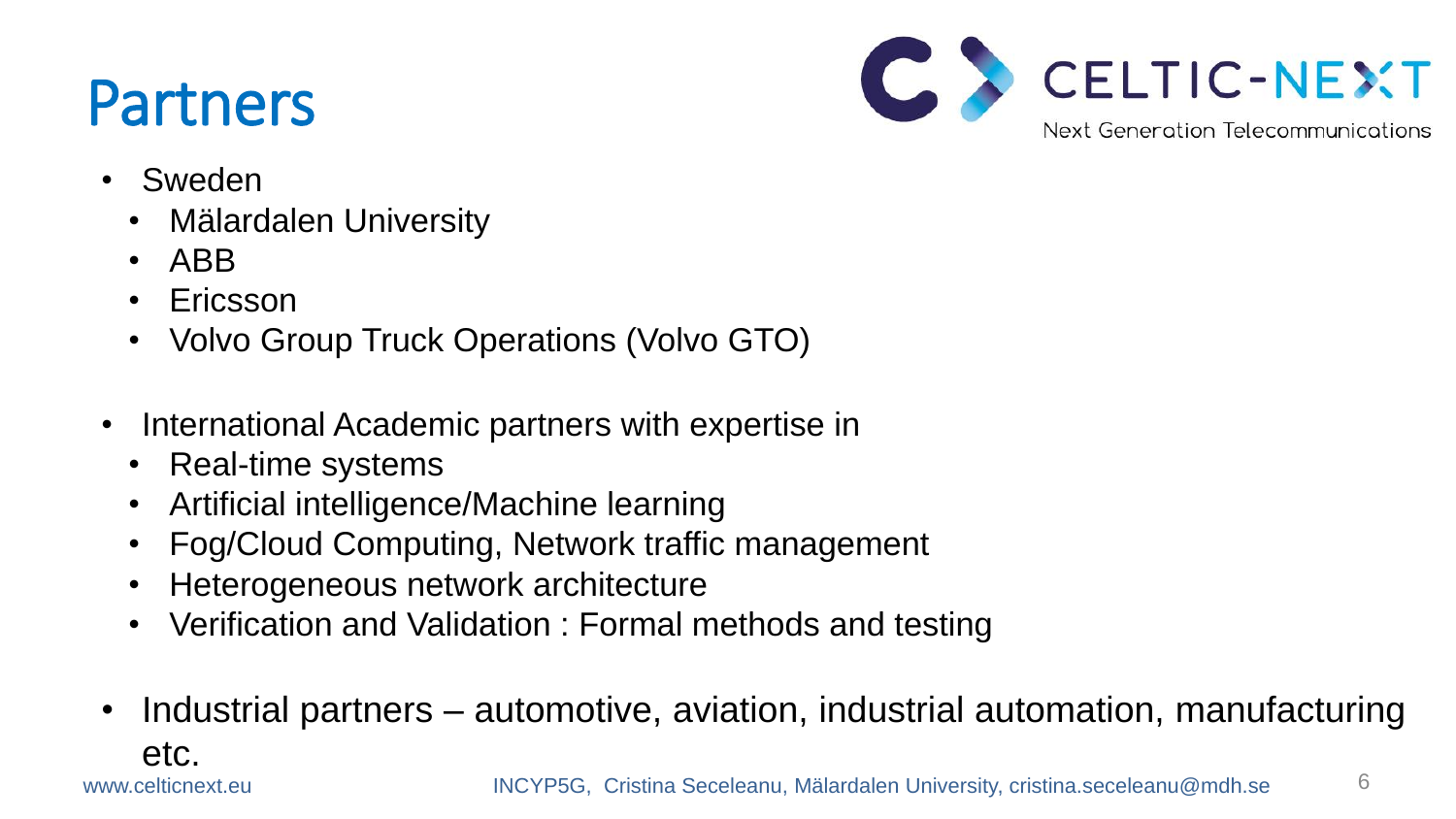## Contact Info



### **For more information and for interest to participate please**





E-Mail: cristina.seceleanu@mdh.se Telephone: + 46 70 2837717 Postal Address: Högskoleplan 1, Västerås, Sweden Web: <https://www.mdh.se/> (MDH) http://www.es.mdh.se/staff/173-Cristina Seceleanu

**contact:**

Cristina Seceleanu, Mälardalen University, Sweden

#### **Presentation available via:** www.tiny.cc/proposalidea